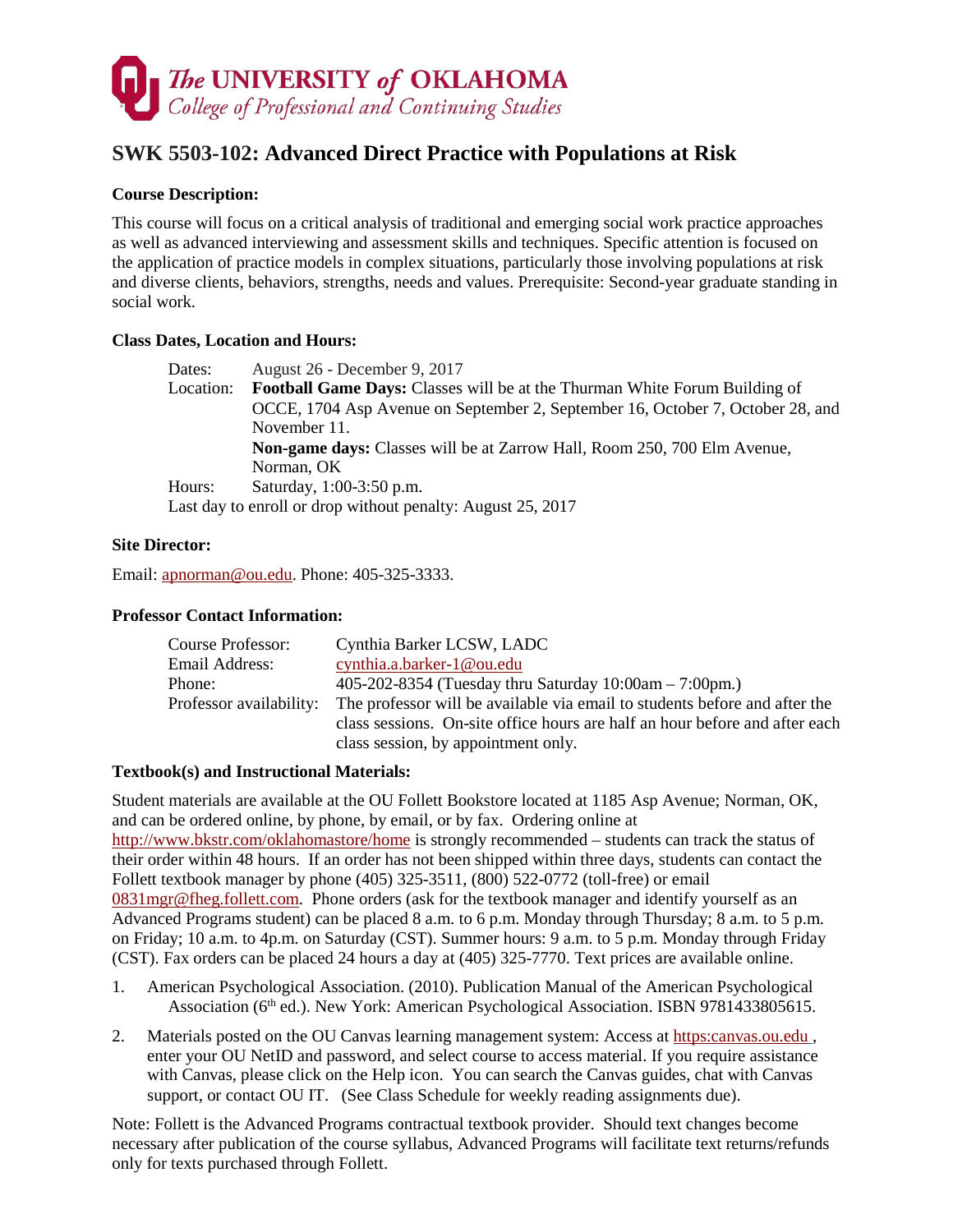### **Course Objectives/Educational Outcomes:**

The purpose of this course is to provide concentration level students with the capacity to critically analyze and apply practice models to engage, assess, intervene and evaluate individuals from disenfranchised groups and populations at risk.

Given regular class attendance, participation in class activities, completion of assigned readings, and successful completion of course assignments, students will, at the conclusion of the course, have the ability to:

- A. Critically evaluate and apply evidence-informed practices relevant to populations at risk,
- B. Differentially select and use advanced interviewing skills in complex situations, particularly those involving diverse client cultures, behaviors, strengths, needs, and values;
- C. Design and implement a process of intervention with clients, based on specific research evidence, including assessment, use of the professional literature, intervention planning and implementation, selection of techniques, termination, evaluation, follow-up, and documentation;
- D. Identify ethical and value dilemmas that may arise in social work practice with individuals and suggest professional responses to each that are consistent with the NASW Code of Ethics.

#### **Major Course Divisions:**

- A. Initiating a social worker-client relationship with diverse individuals through a systems lens, including
	- a. Engagement
	- b. Interviewing and communication techniques that build relationships between social workers and clients among populations at risk
- B. Evaluation
	- a. As initial assessment
	- b. As on-going assessment using single-subject designs
	- c. As evaluation of effectiveness of chosen interventions/ outcomes
- C. Major theories and perspectives
	- a. Psychodynamic theory
	- b. Cognitive-behavioral theory
	- c. Feminist theory
	- d. Crisis intervention
	- e. Systems theory
- D. Evidence-informed practices with populations at risk including
	- a. Clients affected by trauma (such as domestic violence, child physical abuse, sexual abuse, and sexual assault, systematic racism)
	- b. Clients affected by substance abuse
	- c. Grief and loss

#### **Social Work Competencies and Practice Behaviors Assessed:**

#### **EP 2.1.1 - Competency: Professional Conduct - Identify with social work profession**

#### **Associated Behaviors:**

Regularly practice personal reflection in order to analyze professional strengths, limitations, and biases, both generally and in specific cases (Assessed in Assignments 1, 2 & 3).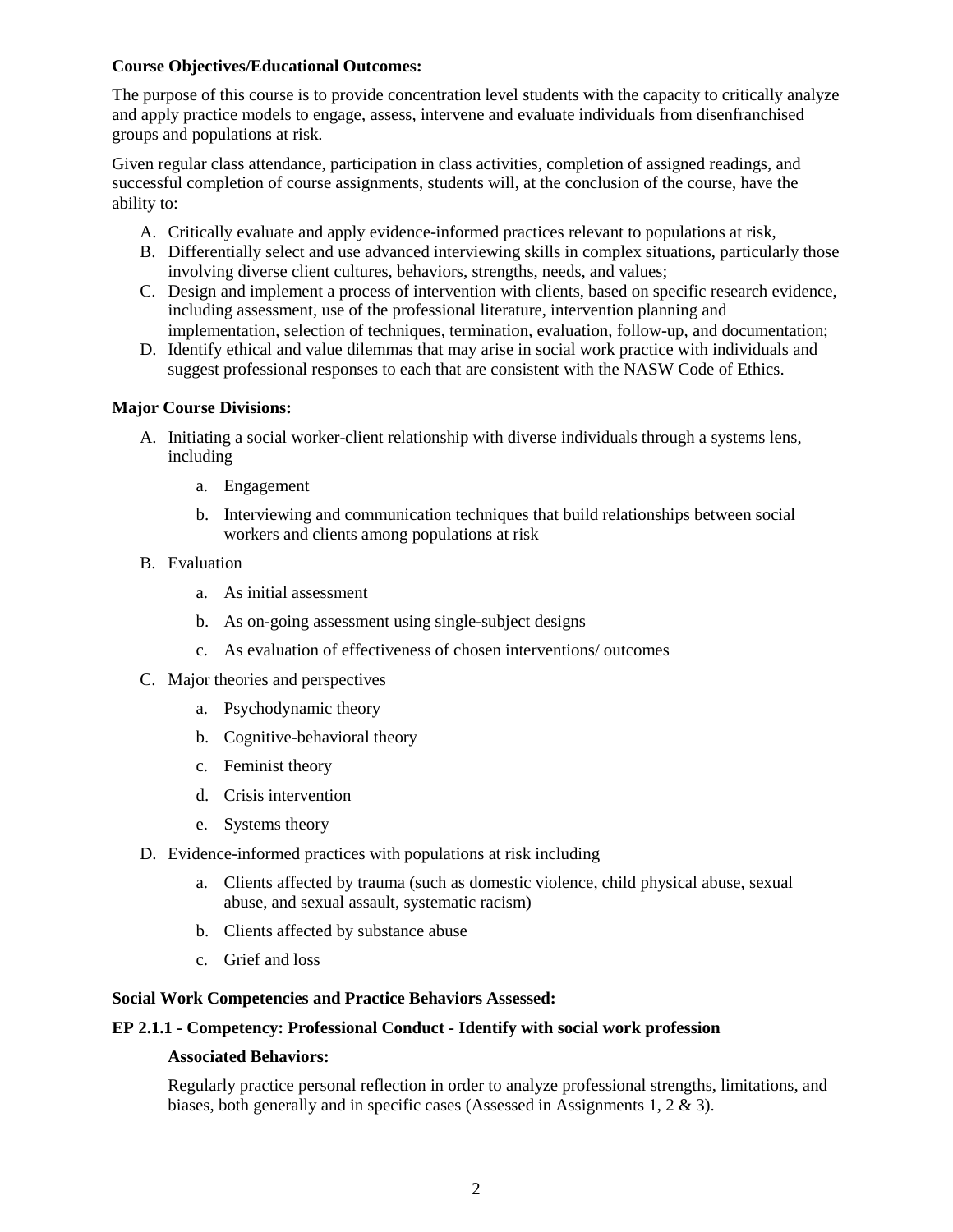# **EP 2.1.2 - Competency: Ethics - Apply ethical principals in practice**

### **Associated Behaviors:**

Employ strategies of ethical reasoning to address emerging issues and the impact on client systems. Consider potential consequences of various courses of action. Identify and use relationship dynamics, including power differentials (Assessed in Assignments 1, 2 & 3).

# **EP 2.1.3 - Competency: Critical Thinking - Apply critical thinking in practice**

### **Associated Behaviors:**

- Distinguish, appraise, and integrate multiple sources of knowledge, including research-based knowledge, social work values and ethics, person-in-the-environment, and practice wisdom (Assessed in Assignments 1, 2 & 3).
- Evaluate, select, and implement multidimensional assessment, intervention, and practice evaluation tools (Assessed in Assignments 1, 2 & 3).
- Communicate professional information to clients, social workers, and other professionals, in verbal and formal/informal written formats (Assessed in Assignments 1, 2 & 3).
- Evaluate the strengths and weaknesses of multiple theoretical perspectives and differentially apply them to client situations (Assessed in Assignments 1, 2 & 3).

# **EP 2.1.4 - Competency: Diversity - Incorporate diversity into practice**

# **Associated Behaviors:**

- View themselves as learners and engage those with whom they work as experts on their own experiences (Assessed in Assignments 1, 2 & 3).
- Work effectively with diverse populations, supporting cultural differences and being cognizant of power and privilege dynamics (Assessed in Assignments 1, 2 & 3).
- Critique evidence-based practices as often culture-bound and adapt those practices to be culturally relevant (Assessed in Assignments 1, 2 & 3).
- Research and apply knowledge of diverse populations to enhance interventions (Assessed in Assignments 1, 2  $\&$  3).

# **EP 2.1.5 - Competency: Justice - Advocate human rights and social and economic justice**

### **Associated Behaviors:**

Use knowledge of the effects of oppression, discrimination, and historical trauma on client systems to guide interventions (Assessed in Assignment 1, 2 & 3).

# **EP 2.1.6 - Competency: Research - Engage in informed research**

### **Associated Behaviors:**

- Select and adapt evidence based practices to specific client problems (Assessed in Assignments 1,  $2 & 3$ ).
- Apply literature review findings to assessment and intervention with diverse client problems (Assessed in Assignments 1, 2 & 3).
- Describe the limitations of evidence-based practices (Assessed in Assignments 1, 2  $\&$  3).

# **EP 2.1.7 - Competency: HBSE - Apply knowledge of human behavior and the social environment**

### **Associated Behaviors:**

- Apply bio-psycho-social-cultural frameworks in the formulation of comprehensive assessments, interventions, and evaluations (Assessed in Assignments 1, 2 & 3).
- Conceptualize client problems in context of person in the environment as well as understand the complexity and interrelated contribution of bio-psycho-social factors in different forms of adaptation and coping (Assessed in Assignment 1 & 3).
- Critically evaluate, select, and apply knowledge of human development to practice with diverse populations (Assessed in Assignments 1, 2 & 3).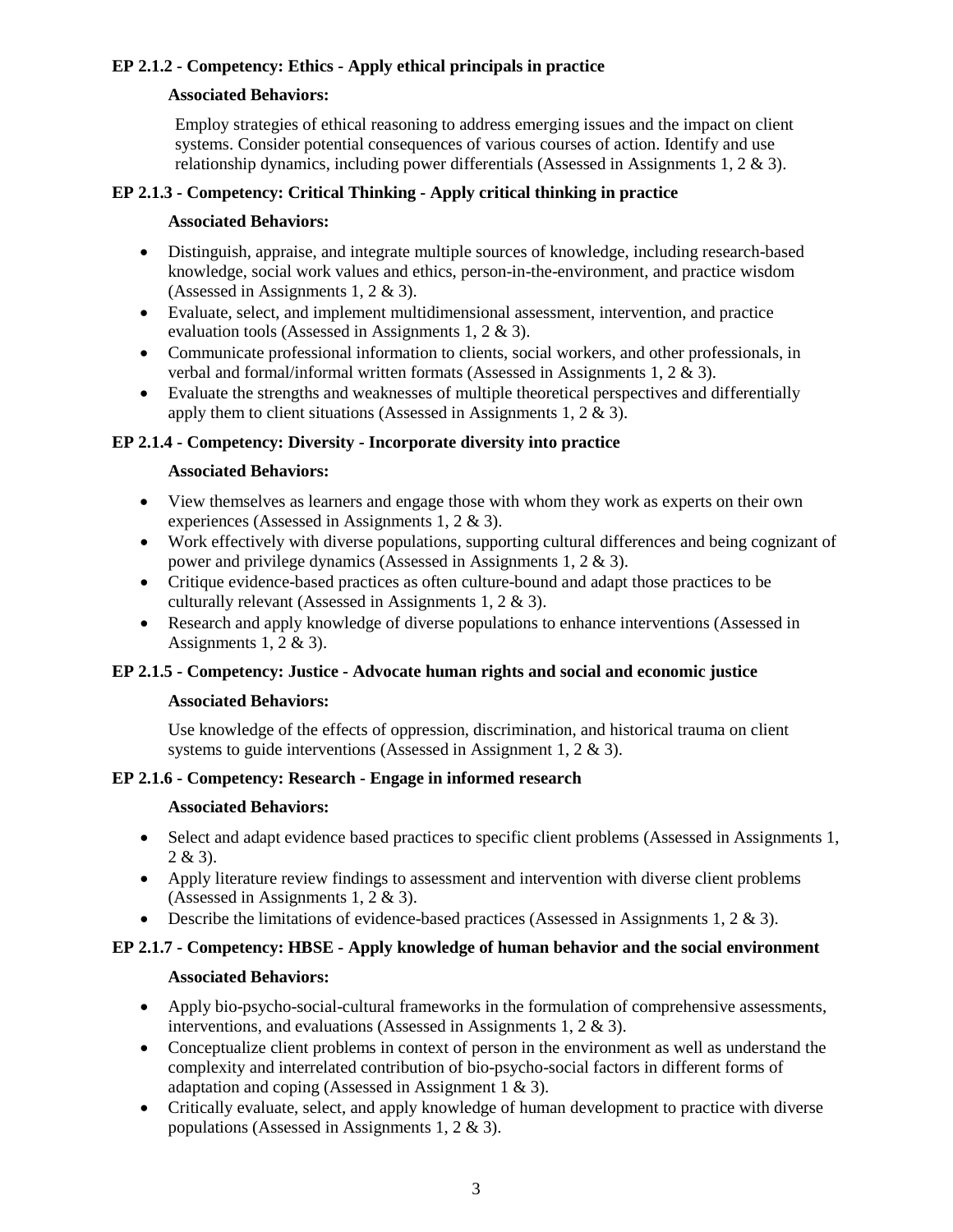# **EP 2.1.10 - Competency: Contexts - Respond to contexts that shape practice**

# **Associated Behaviors:**

Develop interventions that respond to changing locales, populations, scientific and technological developments, and emerging societal trends to provide relevant services (Assessed in Assignment 1, 2 & 3).

### **EP 2.1.10 - Competency: Engage, assess, intervene, evaluate with individuals, families, groups, organizations, and communities**

### **Associated Behaviors:**

Engagement

- Substantively and affectively prepare for action with individuals, families, and groups by thoughtfully considering data from the case (Assessed in Assignment 1, 2 & 3).
- Develop a culturally responsive and empathic relationship with clients which attends to interpersonal dynamics and contextual factors that can either strengthen or threaten the relationship (Assessed in Assignment 2).
- Establish and use an empathic, relationally based process that encourages clients to be equal participants in the establishment of treatment goals and expected outcomes (Assessed in Assignment 2).

### Assessment

- Use assessment tools that are supported by evidence based practice and have been critically examined for cultural sensitivity (Assessed in Assignment 1).
- Assess client's coping strategies to reinforce and improve adaptation to life situations, circumstances, and events (Assessed in Assignment 1).
- Interpret qualitative and quantitative data to measure and ascertain contributing elements of the problem(s) (Assessed in Assignment 1).
- Identify and utilize client strengths to create intervention strategies (Assessed in Assignments 1 & 3).

### Intervention

- Critically evaluate, select, and apply best practices and evidence-based interventions with particular consideration to diversity (Assessed in Assignments 1, 2 & 3).
- Demonstrate the use of appropriate techniques for a range of presenting concerns identified in the assessment, including crisis intervention strategies (Assessed in Assignments 1,  $2 \& 3$ ).

Termination

- Facilitate thorough, planned termination which addresses any ongoing needs, clients' feelings and a review of progress (Assessed in Assignment 2).
- Critically analyze, monitor, and evaluate interventions using relevant outcome measures (Assessed in Assignment 2).

# **Teaching/Learning Methods:**

Class will include a combination of lecture, classroom discussion, group, and individual activities. Assignments offer individual and group formats.

# **Tentative Course Schedule:**

The following is a tentative schedule for the course – it is my intent to follow it as closely as possible, **but please know that it is subject to change**. Some topics may bridge two class sessions if lecture and/or discussion merit it; additional relevant readings may be added or supplemented if I believe they will add significant knowledge and content to the learning process. If changes are made, they will be communicated via Canvas and email to all students at least 1 week in advance.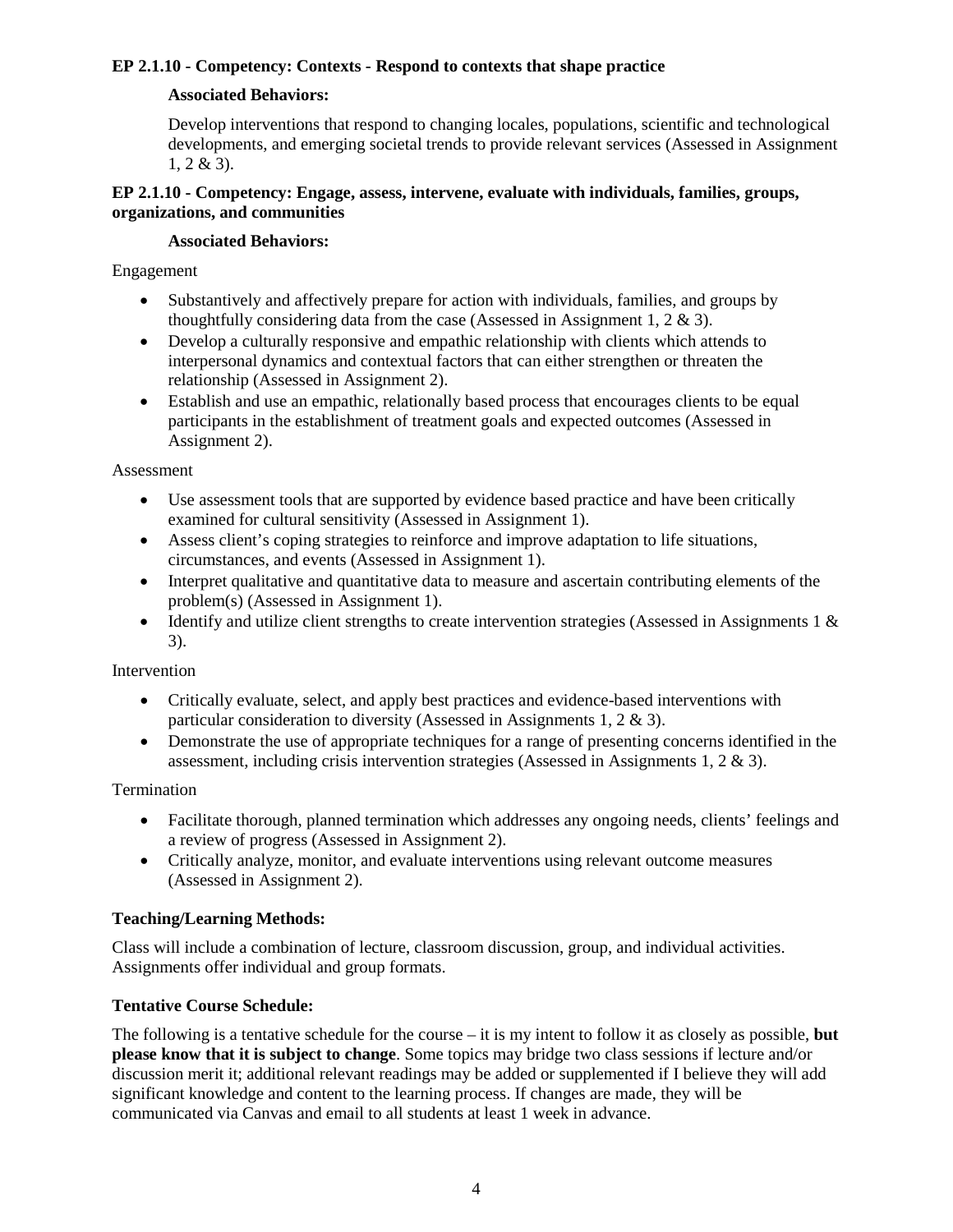| <b>Date</b>        | <b>Topic</b>                                                         | <b>Readings</b>                                                                                                                                                                                                                                                                                                                                                                                                                                                                                                                                                                                                                                                                                                                                                                                                            | <b>Assignments</b><br><b>Due</b>                                                                                     |
|--------------------|----------------------------------------------------------------------|----------------------------------------------------------------------------------------------------------------------------------------------------------------------------------------------------------------------------------------------------------------------------------------------------------------------------------------------------------------------------------------------------------------------------------------------------------------------------------------------------------------------------------------------------------------------------------------------------------------------------------------------------------------------------------------------------------------------------------------------------------------------------------------------------------------------------|----------------------------------------------------------------------------------------------------------------------|
| Week 1<br>08/26/17 | Intro Pops at<br>Risk, syllabus                                      | Syllabus                                                                                                                                                                                                                                                                                                                                                                                                                                                                                                                                                                                                                                                                                                                                                                                                                   | $\rm NA$                                                                                                             |
| Week 2<br>09/02/17 | Evaluating<br>practice                                               | Boswell, J., Kraus, D., Miller, S., & Lambert, M. (2013).<br>Implementing routine outcome monitoring in clinical<br>practice: Benefits, challenges, and solutions.<br>Psychotherapy Research, 6-19.<br>View: Evidence-Based Behavioral Practice Online<br>Training modules at http://www.ebbp.org/training.html. You<br>must first create your free account, then complete EBBP<br>Process Module, (the first two). Must complete post module<br>quiz.                                                                                                                                                                                                                                                                                                                                                                     | Bring proof of<br>module<br>completion<br>(screen shots,<br>print<br>certificate, etc.)<br>Reading<br>Journal #1 due |
| Week 3<br>09/09/16 | Engagement/<br>Strengths                                             | Blundo, R. (2001). Learning strengths-based<br>practice: Challenging our personal and<br>professional frames. Families in Society, 296-304.<br>Lukas, S. (1993). Chapter One: How To Conduct The First<br>Interview with an Adult. In Where to start and what to<br>ask: An assessment handbook (pp. 1-12). New York:<br>W.W. Norton.                                                                                                                                                                                                                                                                                                                                                                                                                                                                                      | Reading<br>Journal #2                                                                                                |
| Week 4<br>09/16/17 | Psychodynamic<br>Theory $-$ Part I<br>- Background/<br>Communication | <b>READ:</b><br>Berzoff, J. (2012). Why we need a biopsychosocial<br>perspective with vulnerable, oppressed, and at-risk<br>clients. In J. Berzoff (Ed.), Falling through the<br>cracks: Psychodynamic practice with vulnerable and<br>oppressed populations (pp. 1-39). New York, NY:<br>Columbia University Press.<br>Walsh, J. (2013). Chapter 3: Person-centered. In Theories for<br>direct social work practice. (3rd ed.) Belmont, CA:<br>Wadsworth Cenage Learning. ISBN-10: 0495601209<br>Recommended:<br>Sublette, M.E.& Novick, J. (2004). Essential techniques for<br>the beginning psychodynamic psychotherapist.<br>American Journal of Psychotherapy, 58(1), 67-75.                                                                                                                                          | Reading<br>Journal #3                                                                                                |
| Week 5<br>09/23/17 | Psychodynamic<br>Theory $-$ Part II<br>- Attachment                  | Bellow, G. (2012). Navigating the perils of the child welfare<br>system: Applying attachment theory in child<br>protective practice. In J. Berzoff (Ed.), Falling<br>through the cracks: Psychodynamic practice with<br>vulnerable and oppressed populations (pp. 157-179).<br>New York, NY: Columbia University Press.<br>Segal, C. (2012). "We're cool, you and me": A relational<br>approach to clinical social work in the city:<br>Psychodynamic psychotherapy within a homeless<br>shelter for formerly incarcerated women and their<br>children. In J. Berzoff (Ed.), Falling through the<br>cracks: Psychodynamic practice with vulnerable and<br>oppressed populations (pp. 98-106). New York, NY:<br>Columbia University Press.<br>Franzblau, S. (1999). Attachment Theory. Feminism &<br>Psychology, 9(1), 5-9. | Reading<br>Journal #4                                                                                                |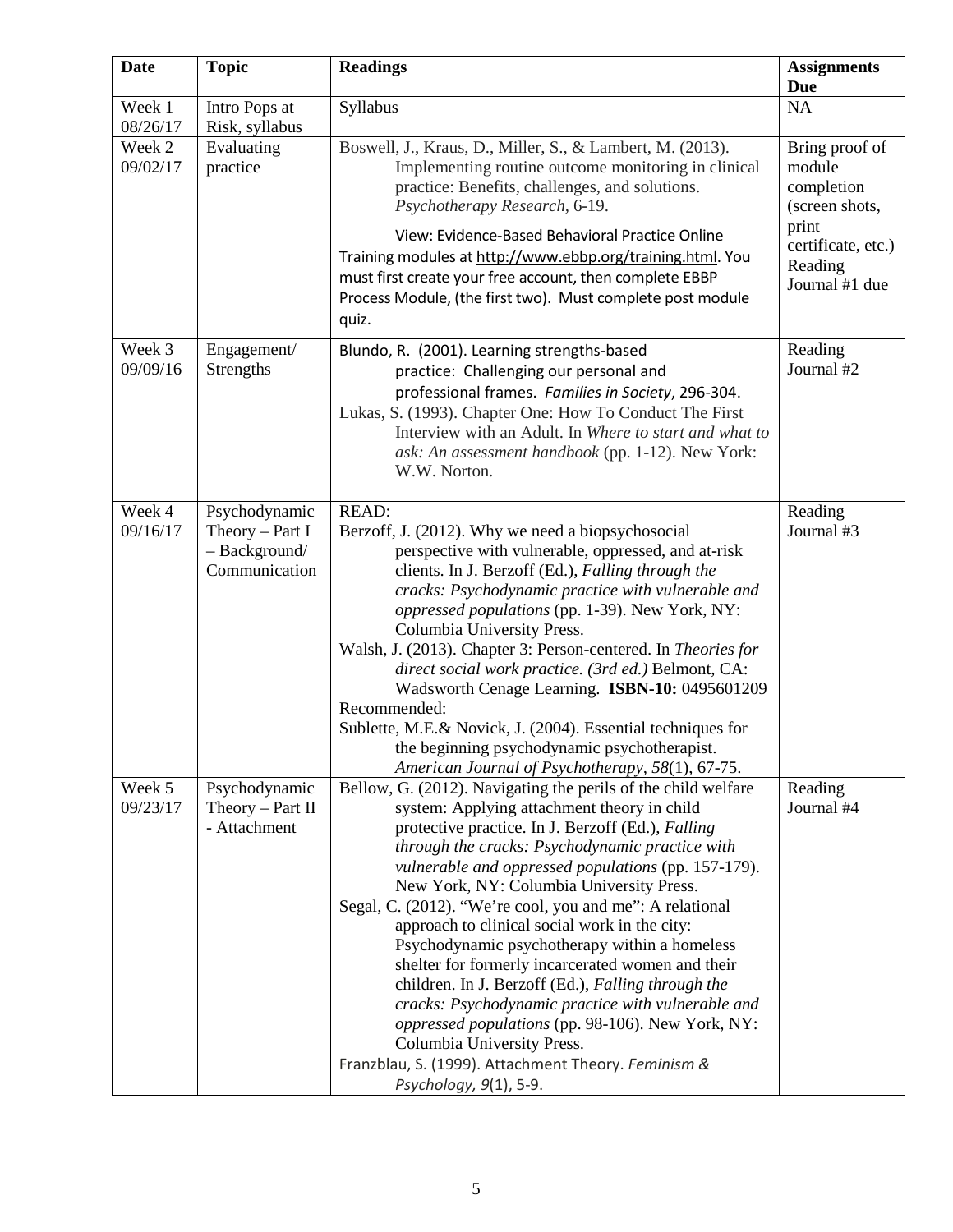| <b>Date</b>         | <b>Topic</b>                                                                                    | <b>Readings</b>                                                                                                                                                                                                                                                                                                                                                                                                                                                                                                                                                                                                                                                                      | <b>Assignments</b><br><b>Due</b>                                        |
|---------------------|-------------------------------------------------------------------------------------------------|--------------------------------------------------------------------------------------------------------------------------------------------------------------------------------------------------------------------------------------------------------------------------------------------------------------------------------------------------------------------------------------------------------------------------------------------------------------------------------------------------------------------------------------------------------------------------------------------------------------------------------------------------------------------------------------|-------------------------------------------------------------------------|
| Week 6<br>09/30/17  | Psychodynamic<br>Theory - Part III<br>$-Object$<br>Relations/<br>Relational,<br>Intersubjective | <b>READ:</b><br>Martinez, C. (2006). Abusive family experiences and object<br>relations disturbances: A case study. Clinical Case<br>Studies, 5 (3), 209-219.<br>Walsh, J. (2013). Chapter 5: The Relational Theories with a<br>Focus on Object Relations. In Theories for direct<br>social work practice. (3rd ed.) Belmont, CA:<br>Wadsworth Cenage Learning. ISBN-10: 0495601209<br>LISTEN:<br>Van Nuys, D. (Producer). (2013, August 22). Effective<br>Dynamic Therapy Techniques with Jon Frederickson.<br>[Episode 365]. Shrink Rap Radio [Audio podcast].<br>Retrieved from http://shrinkrapradio.com/365-<br>effective-dynamic-therapy-techniques-with-jon-<br>frederickson/ | Reading<br>Journal #5                                                   |
| Week 7<br>10/07/17  | Cognitive<br><b>Behavioral Part</b><br>I - Background                                           | Walsh, J. (2013). Chapter 7: Behavior Theory. In Theories for<br>direct social work practice. (3rd ed.) Belmont, CA:<br>Wadsworth Cenage Learning. ISBN-10: 0495601209<br>Walsh, J. (2013). Chapter 8: Cognitive Theory. In Theories for<br>direct social work practice. (3rd ed.) Belmont, CA:<br>Wadsworth Cenage Learning. ISBN-10: 0495601209                                                                                                                                                                                                                                                                                                                                    | Assignment #1<br>(power point)<br>Due by 11 pm<br>Reading<br>Journal #6 |
| Week 8<br>10/14/17  | CBT Part II -<br>Contemporary<br>Versions-<br><b>TEAM</b>                                       | MacLaren, C. (2008). Use of self in cognitive behavioral<br>therapy. Clinical Social Work Journal, 36, 245-253.<br>Stosny, S. (2013, November 1). Blue-Collar Therapy: The<br>Nitty-Gritty of Lasting Change. Psychotherapy<br>Networker, 22-29, 54.                                                                                                                                                                                                                                                                                                                                                                                                                                 | Video #1 Due<br>by $11 \text{ pm}$<br>Reading<br>Journal #7             |
| Week 9<br>10/21/17  | CBT Part III -<br><b>ACT</b>                                                                    | Harris, Russ. (2009). Chapter 1: ACT in a Nutshell. In ACT<br>Made Simple. Oakland, US: New Harbinger<br>Publications,. New Harbinger Publications.<br>Harris, Russ. (2009). Chapter 2: Stuck, Not Broken. In ACT<br>Made Simple. Oakland, US: New Harbinger<br>Publications. New Harbinger Publications.                                                                                                                                                                                                                                                                                                                                                                            | Reading<br>Journal #8                                                   |
| Week 10<br>10/28/17 | <b>Feminist Theory</b>                                                                          | Bransford, C. (2011). Reconciling Paternalism and<br>Empowerment in Clinical Practice: An Intersubjective<br>Perspective. Social Work, 33-41.<br>Evans, K., Kincade, E.A., & Seem, S.R. (2011). Feminist<br>Therapy: Strategies for Social and Individual Change.<br>Thousand Oaks, Ca.: Sage Publications.                                                                                                                                                                                                                                                                                                                                                                          | Video # 2 Due<br>by 11 pm<br>Reading<br>Journal #9                      |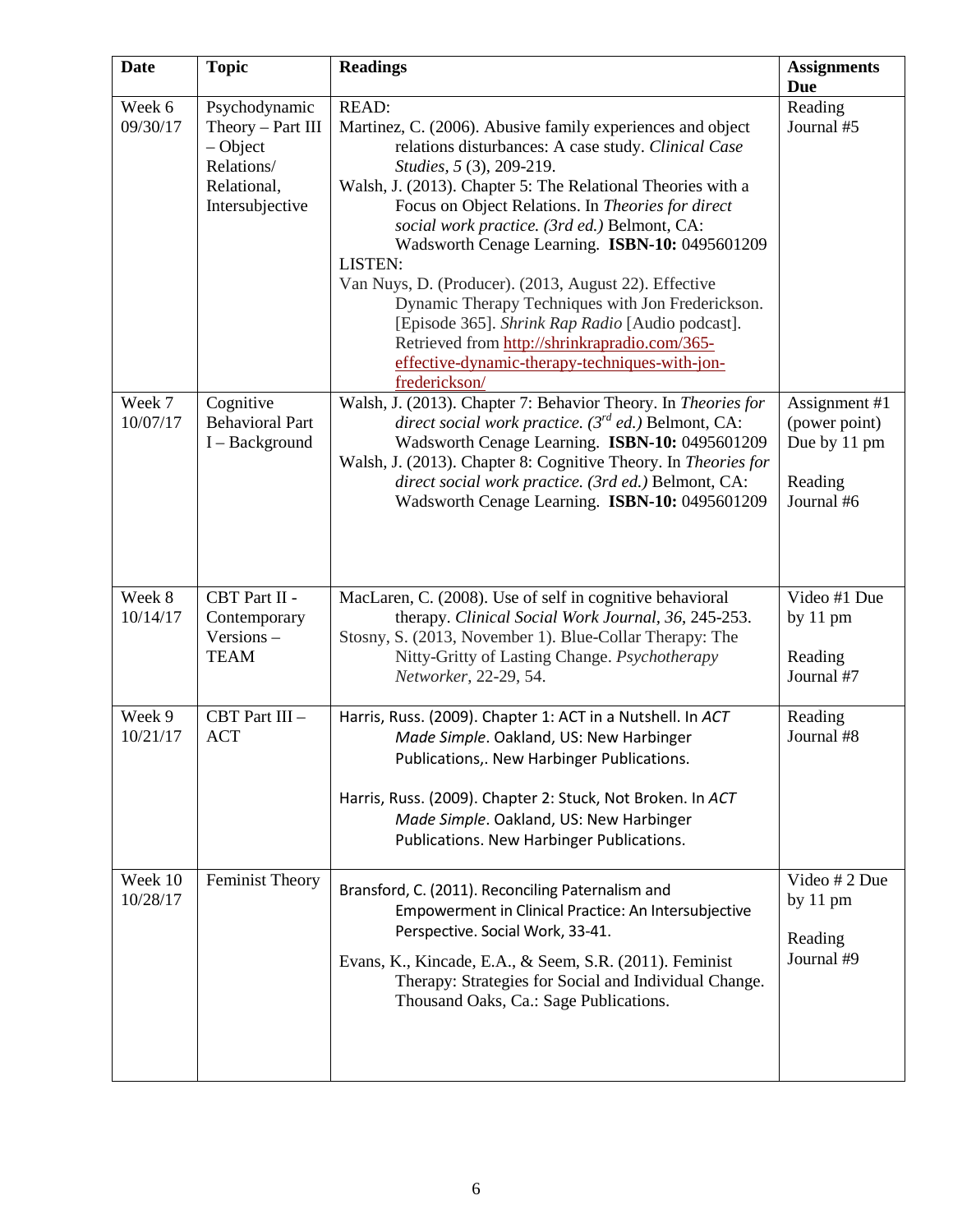| <b>Date</b>         | <b>Topic</b>           | <b>Readings</b>                                                                                                                                                                                                                                                                                                                                                                                                                                                                                                                    | <b>Assignments</b><br><b>Due</b>                                |
|---------------------|------------------------|------------------------------------------------------------------------------------------------------------------------------------------------------------------------------------------------------------------------------------------------------------------------------------------------------------------------------------------------------------------------------------------------------------------------------------------------------------------------------------------------------------------------------------|-----------------------------------------------------------------|
| Week 11<br>11/04/17 | Crisis<br>Intervention | Klott, J. (2012). Chapter 3: Assessments. In Suicide &<br>psychological pain: Prevention that works. Eau<br>Claire, WI: Premier Publishing & Media.<br>Walsh, J. (2009). Chapter 13 Crisis Theory and Intervention.<br>In Theories for direct social work practice. $(2nd ed)$<br>Belmont, CA: Wadsworth Cengage Learning.                                                                                                                                                                                                         | Reading<br>Journal #10                                          |
| Week 12<br>11/11/17 | <b>SBIRT</b>           | In class training on Substance Abuse Screening and brief<br>intervention<br>(readings TBA)                                                                                                                                                                                                                                                                                                                                                                                                                                         | Video #3 Due<br>by 11 pm<br>Reading<br>Journal#11               |
| Week 13<br>11/18/17 | <b>SBIRT</b>           | Simulation Lab for SBIRT training                                                                                                                                                                                                                                                                                                                                                                                                                                                                                                  | NO Reading<br>Journal Due                                       |
| 11/25/17            | <b>NO Class</b>        | THANKSGIVING                                                                                                                                                                                                                                                                                                                                                                                                                                                                                                                       | No Reading<br>Journal Due                                       |
| Week 15<br>12/02/17 | Trauma                 | Rothschild, Babette. (2000). Chapter 1: Overview of<br>Posttraumatic Stress Disorder (PTSD): The Impact of<br>Trauma on Body and Mind. In The body remembers:<br>The psychophysiology of Trauma and Trauma<br>Treatment. New York, NY: W.W. Norton &<br>Company.<br>Buydens, S.L., Wilensky, M. & Hensley, B.J. (2014). Effects<br>of EMDR protocol for recent traumatic events on<br>acute stress disorder: A case series. Journal of EMDR<br>Practice and Research, V8, Number 1, 2-12.                                          | Assignment #2<br>Paper Due by<br>11pm<br>Reading<br>Journal #12 |
| Week 16<br>12/09/16 | Grief/Loss             | Hall, C. (2014). Bereavement theory: recent developments in<br>our understanding of grief and bereavement.<br>Bereavement Care, 33(1), 7-12.<br>doi:10.1080/02682621.2014.902610<br>Doka, K. J. (2008). Chapter 11: Disenfranchised grief in<br>historical and cultural perspective. In M.S. Stroebe<br>(Ed.), Handbook of bereavement research and<br>practice: Advances in theory and intervention. (pp.<br>223-240). Washington, DC: American Psychological<br>Association, xiv, 658 pp.<br>http://dx.doi.org/10.1037/14498-011 | Reading<br>Journal #13                                          |

### **Assignments, Grading and Due Dates:**

### **Participation/ Attendance (15 Points)**

In addition to your attendance, your presence is required for each class session. This means that you should come prepared to engage in and foster graduate level dialogue, demonstrating you read the required readings. It is important to remember that in a social work program, evaluation extends beyond academic performance. Your interactions with your instructors and peers are an integral part of the assessment of social worker dispositions. Should any concerns arise, these will be discussed with the individual student and the policy that is stated in the student handbook will be instituted as needed.

Effective class participation includes: respectful and non-dominating involvement in class discussions, and showing initiative and investment in classroom activities and respect for fellow students and instructor. I would define ineffective classroom conduct as engaging in distracting behaviors, such as working on non-class material, texting, holding side conversations, sleeping and/or excessive typing/ internet browsing (social media). Please note that any disrespectful language, attitudes or behaviors will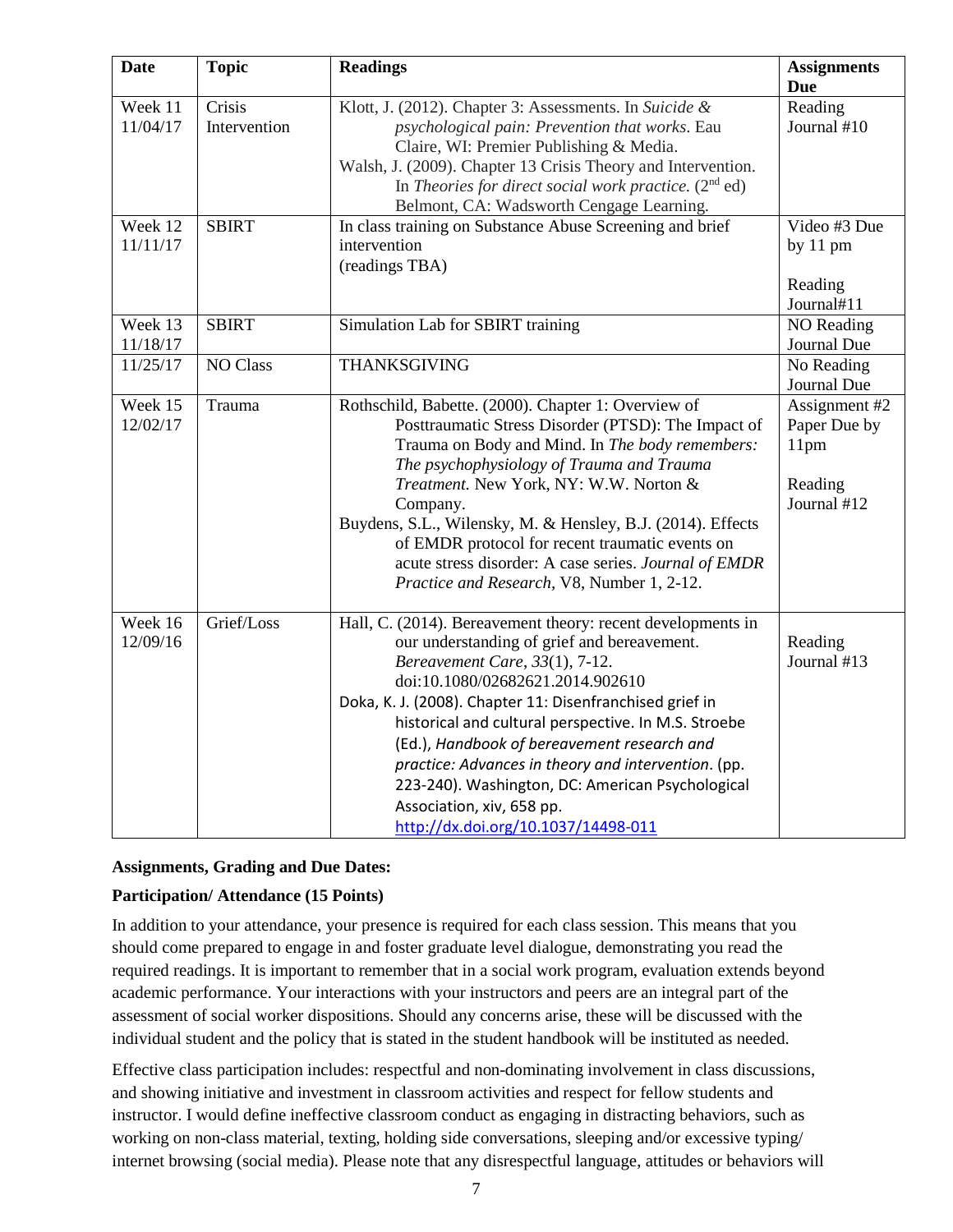not be tolerated. After the first warning, upon a second occurrence, you will be asked to leave the class, with resultant loss of attendance points and possibly face disciplinary action from the department or university.

The class participation grade will be determined by the instructor's perception of the student's preparation for and contributions to class discussion/activities and the student's respectful classroom conduct and adherence to all policies put forth in this syllabus and those announced by the instructor in class. You earn up to 1 point or fraction thereof per class as seen below in the rubric. **Note about class participation rubric:** This is a guideline. It does not mention every possible variation of exemplary to unacceptable behavior that could possibly exist.

Below is a class participation rubric to help further delineate behaviors that **add** points and those that **decrease** points.

**Note about class participation rubric:** This is a guideline. It does not mention every possible variation of exemplary to unacceptable behavior that could possibly exist.

| <b>Item</b>                                                  | <b>Exemplary</b>                                                                                                                                                                                                           | <b>Proficient</b>                                                                                                                                                                                  | <b>Developing</b>                                                                                                                                                                                             | Unacceptable                                                                                                                                                                                                                  |
|--------------------------------------------------------------|----------------------------------------------------------------------------------------------------------------------------------------------------------------------------------------------------------------------------|----------------------------------------------------------------------------------------------------------------------------------------------------------------------------------------------------|---------------------------------------------------------------------------------------------------------------------------------------------------------------------------------------------------------------|-------------------------------------------------------------------------------------------------------------------------------------------------------------------------------------------------------------------------------|
| Participation/<br>Demonstration<br>of Listening to<br>others | Student initiates<br>contributions<br>more than once<br>in each class<br>period. Student<br>listens<br>attentively when<br>others present<br>materials,                                                                    | Student initiates<br>contribution once in<br>each class. Student<br>is mostly attentive<br>when others present<br>ideas as indicated<br>by comments that<br>reflect & build on<br>others' remarks. | Student initiates<br>contribution in at<br>least half the class<br>meetings. If called<br>upon puts forth effort.<br>Student is often<br>inattentive and needs<br>reminder of focus of<br>class. Occasionally | Student does not initiate<br>contribution &<br>demonstrates<br>indifference when called<br>upon. Does not listen to<br>others; regularly talks<br>while others speak or is<br>otherwise distracted;<br>uses phone or computer |
|                                                              | perspectives, as<br>indicated by<br>comments that<br>build on others'<br>remarks.                                                                                                                                          | Occasionally needs<br>encouragement or<br>reminder from<br>instructor to focus<br>comments.                                                                                                        | makes disruptive<br>comments while<br>others are speaking.                                                                                                                                                    | during discussion or<br>lecture (unless otherwise<br>permitted by the<br>instructor); sleeps in<br>class; gets up frequently<br>to leave; makes any<br>excessive noises from<br>gum chewing, eating or<br>drinking.           |
| Quality of<br>comments                                       | Comments are<br>insightful $&$<br>constructive;<br>uses appropriate<br>terminology.<br>Comments<br>balanced<br>between general<br>impressions,<br>opinions &<br>specific,<br>thoughtful<br>criticisms or<br>contributions. | Comments mostly<br>insightful &<br>constructive;<br>mostly uses<br>appropriate<br>terminology.<br>Occasionally<br>comments are too<br>general or not<br>relevant to the<br>discussion.             | Comments are<br>sometimes<br>constructive, with<br>occasional signs of<br>insight. Student does<br>not use appropriate<br>terminology;<br>comments not always<br>relevant to the<br>discussion.               | Comments are<br>uninformative, lacking<br>in appropriate<br>terminology. Heavy<br>reliance on opinion &<br>personal taste, e.g., "I<br>love it", "I hate it",<br>"That's bad/good", etc.                                      |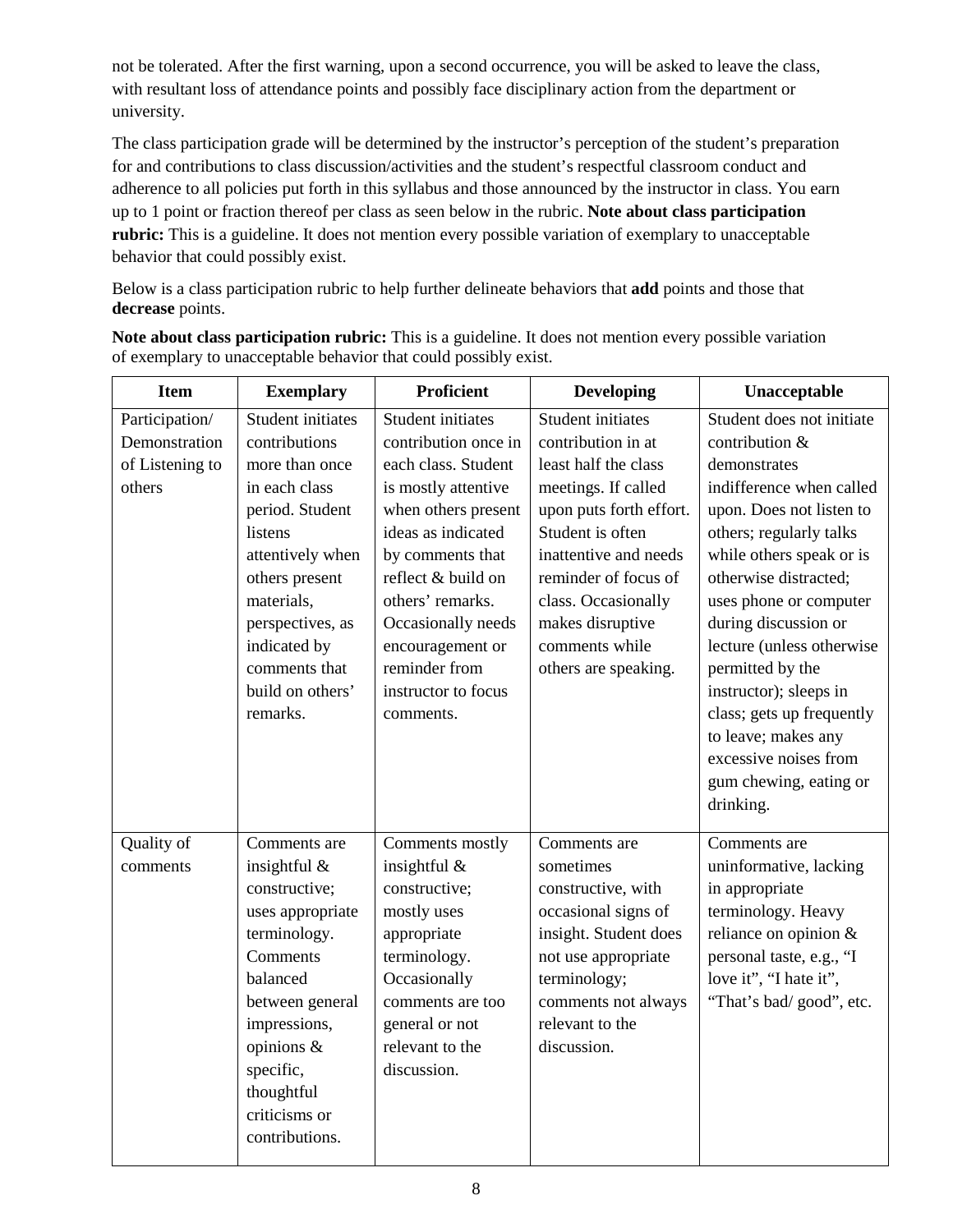| <b>Item</b>                                                                                               | <b>Exemplary</b>                                                                                                                                                                                                                                                                                                                                                                                                               | <b>Proficient</b>                                                                                                                                                                                                                                        | <b>Developing</b>                                                                                                                                                                                                                 | Unacceptable                              |
|-----------------------------------------------------------------------------------------------------------|--------------------------------------------------------------------------------------------------------------------------------------------------------------------------------------------------------------------------------------------------------------------------------------------------------------------------------------------------------------------------------------------------------------------------------|----------------------------------------------------------------------------------------------------------------------------------------------------------------------------------------------------------------------------------------------------------|-----------------------------------------------------------------------------------------------------------------------------------------------------------------------------------------------------------------------------------|-------------------------------------------|
| Preparation                                                                                               | Demonstrates<br>excellent<br>preparation: has<br>analyzed<br>readings<br>exceptionally<br>well, relating it<br>to readings and<br>other material<br>(e.g., readings,<br>course material,<br>discussions,<br>experiences,<br>etc.). Offers<br>analysis,<br>synthesis, and<br>evaluation of<br>material, e.g.<br>puts together<br>pieces of the<br>discussion to<br>develop new<br>approaches that<br>take the class<br>further. | At best,<br>demonstrates good<br>preparation: knows<br>reading facts well,<br>has thought through<br>implications of<br>them. On the lower<br>end, knows basic<br>the reading facts,<br>shows beginning<br>effort toward<br>interpretation/<br>analysis. | Demonstrates<br>adequate preparation:<br>knows some basic<br>reading facts, but may<br>only demonstrate<br>evidence of having<br>skimmed the<br>material. Does not<br>show evidence of<br>trying to interpret or<br>analyze them. | Minimal to no evidence<br>of preparation. |
| Daily Possible<br>Points Earned<br>$(1 \text{ being})$<br>highest x 15<br>classes $= 15$<br>total points) | 1                                                                                                                                                                                                                                                                                                                                                                                                                              | .75                                                                                                                                                                                                                                                      | .50                                                                                                                                                                                                                               | $\overline{0}$                            |

### **Reading Reflection Journal (10 points) Due ongoing:**

This is a reflective free writing exercise that you will do for all assigned readings. By "free writing" I mean that you do not need to worry about grammar, APA style, spelling or sentence structure, but rather you can let the ideas flow freely from mind to paper. The submission should describe the key concept(s) in each of the readings and/or podcasts. You must also answer: 1) What aspect of the reading did you find most surprising, enlightening, or confusing?, and 2) What more about this subject/ topic do you wish to learn? I will grade your best 10 out of 12 possible submissions.

### **EBBP Module (5 Points) Due 09/02/17:**

Proof of having completed parts 1 & 2 of the module.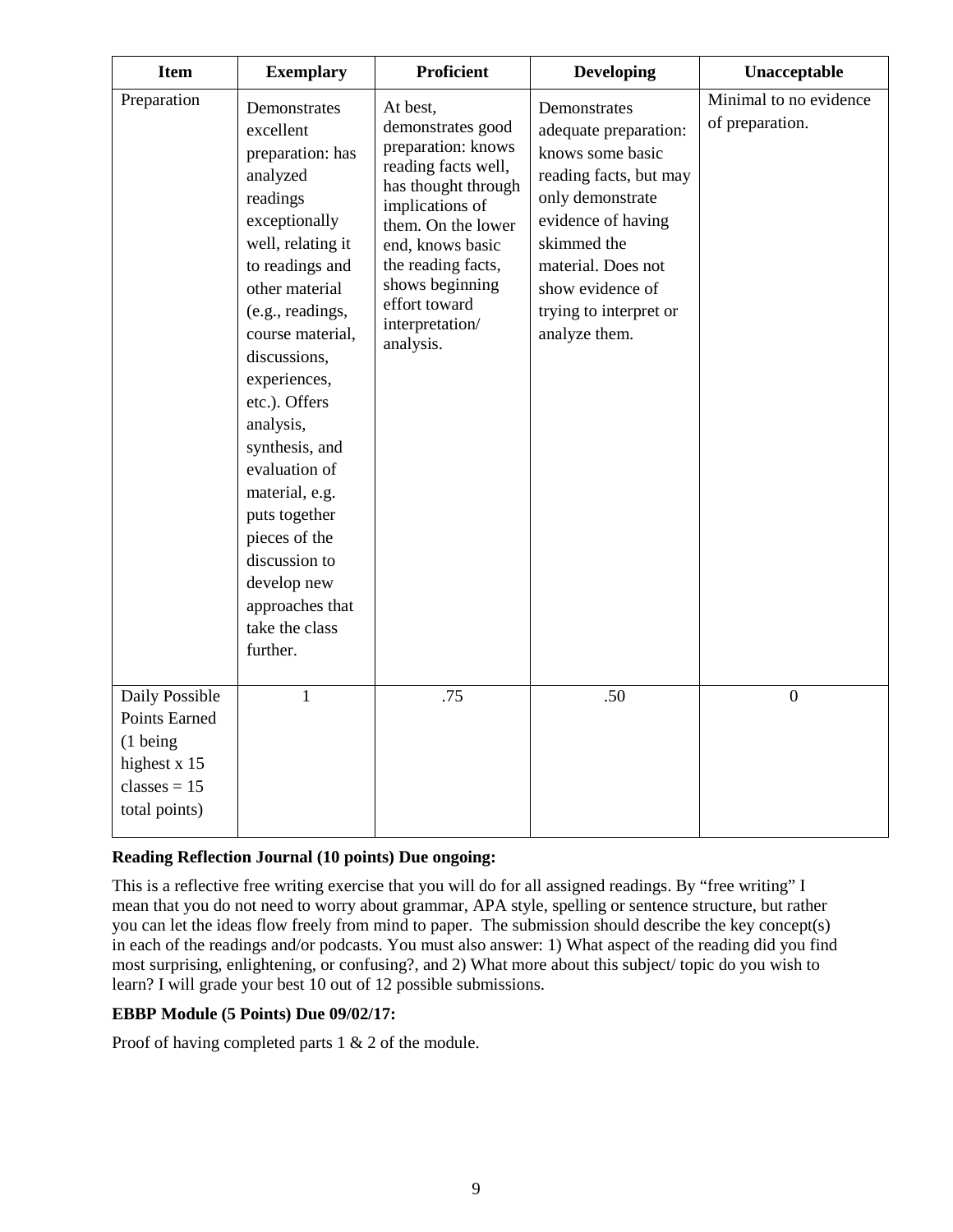# **SBIRT Role Play (5 Points) Will take place on 11/11/17**

### **Assignment #1 – Case Analysis Power Point (20 Points) Due 10/07/17**

### **Instructions:**

Students will compose a power point presentation of approximately 10-15 slides, illustrating the process of engagement, assessment, intervention, and evaluation with a client. Choose one of the case scenarios provided to you in class.

### **Engagement:**

- Describe the client briefly, including risk and protective factors
- Describe how you would engage with the client, including engagement with the larger client system if applicable
- What critical information do you need to gather to further understand the situation and prepare to understand the client's presenting problem(s)?

#### **Assessment:**

- What do you assess as the client's primary and secondary problems/concerns?
- What assessment tools might be useful in gathering a fuller picture of these concerns?
- What considerations might you need to make in regard to utilizing these assessment methods?

### **Intervention:**

- Describe at least two evidence-informed practices that would be appropriate for the client, incorporating literature of studies that have utilized the particular practice with a similar population to the client in the scenario
- Analyze the pros and cons of each practice in relation to your particular client, using details of the case scenario
- Select the evidence-informed practice you think is best, and describe why you are choosing this particular practice in this situation

### **Evaluation:**

- Describe how you would evaluate the client's progress within the chosen evidence based practice
- What outcomes are you expecting to see that would indicate progress?

# **Assignment #2 – Role-play and Critique Video Assignment (45 points total)**

# **Due Dates:** Video 1 – **10/14**, Video 2 – **10/21**, Video 3 – **10/28**, Paper – **11/18**

To gain experience relevant to direct practice activities, the client/social worker simulation (and related assignments) is a central feature of the course. Students will assume a social worker role and work directly with one student who becomes a client and will also serve as a client for a different student who assumes the role of social worker. The pairing of students is done at random, thus more closely simulating the situation of a non-voluntary client. Students are expected to take these two roles very seriously and demonstrate maturity, responsibility, and professionalism in the relationship.

### **Part One – The Videos: (10 points each for total 30 Points)**

Students will work in groups of 4 persons. In those groups each student will role play 6 sessions – three as the social worker and three as the client, all of which will be video recorded and uploaded to Canvas. Each session will be approximately 40 minutes. While you will have the same social worker and client throughout the activity, you have to work with a different partner for each role (i.e. one cannot be both the social worker and the client with the same partner). The role-played "client" may be chosen from the populations at risk discussed in this course, or from the case scenarios provided for assignment #2. However, this activity works best if the client presents as themselves with a real concern. The concern should be something that is more superficial to avoid any content that is too personal. Examples of this will be given in class and the instructor will assist you in defining an appropriate dilemma.

**Reviewing the videos** *-* I will review all of your videos and provide feedback for you. I will not have time to review them in their entirety due to the amount and length of the videos. Therefore, when you turn it in to me, you will provide a one paragraph synopsis of the session and indicate the time stamps of the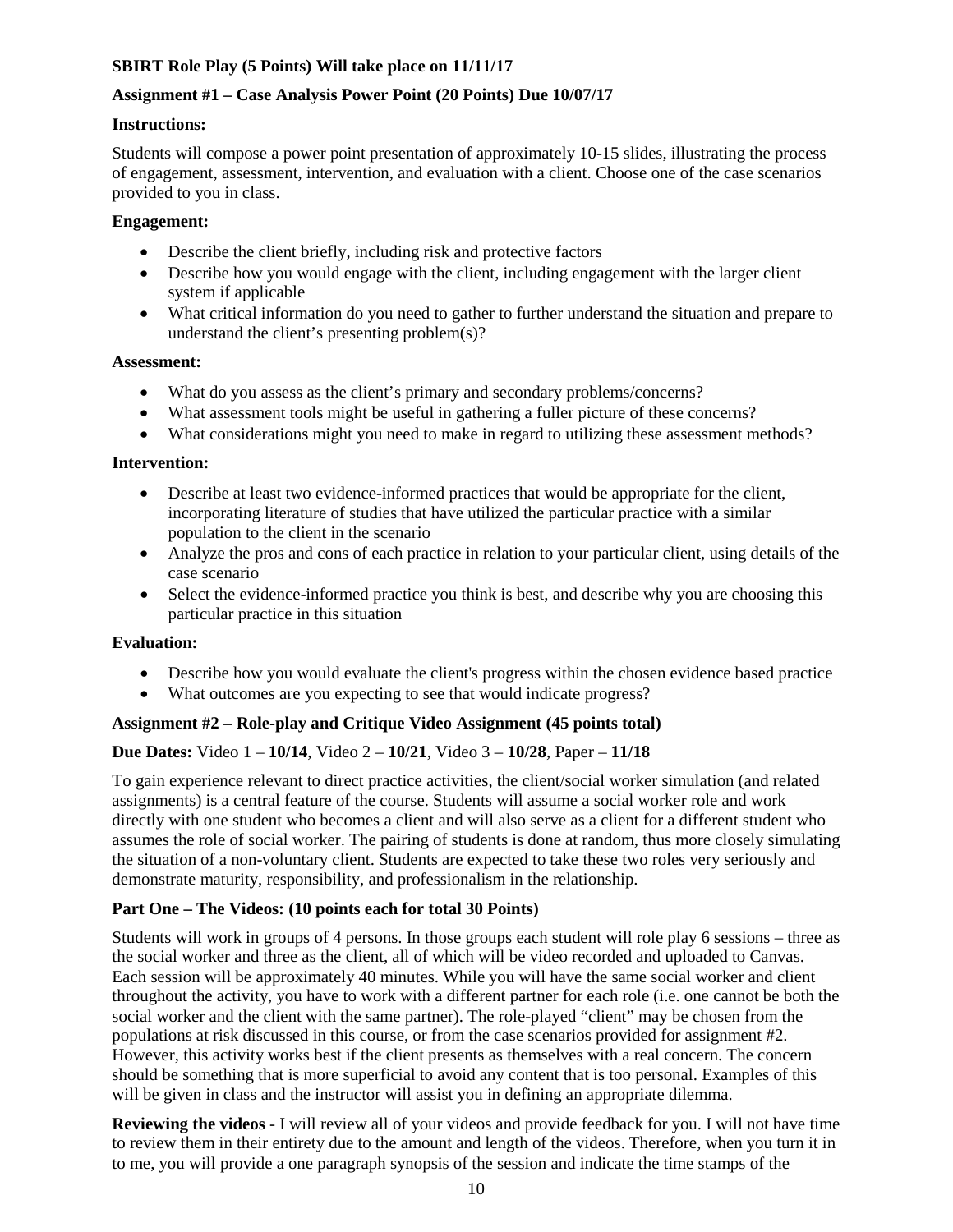sections you most need feedback on (about 10 minutes' worth of video). Your final video will be reviewed by both remaining members of the group and they will provide you with feedback about your role as social worker according to the guidelines in part 4 of the paper (see below). This means that you will be giving feedback to two different group members about their final session. The videos you observe and provide feedback on can't be the one where you are either the social worker or the client.

Each student will need to plan early to schedule a total of 6 meetings with a partner outside of class. Each meeting must be at least 40 minutes in length (no more than 50) and at least four days must separate each meeting. All sessions should be conducted in a private place in order to maintain confidentiality. The social worker is responsible for securing an appropriate and private place. Unacceptable places include cafes, or other public places. Available spaces in this building are on the  $2<sup>nd</sup>$  floor, such as the simulation suites and the simulation lab. You will have to arrange to use the lab with Dr. Wells, as he holds the schedule for that room. You may also consider contacting the library about securing some private rooms.

# **Part two – The Paper (15 points)**

Each student will turn in an **individual** paper with four (4) sections. The entire paper should be **approximately 12 pages,** typed in double-spaced, 12-point font with regular 1 inch margins using the guidelines outlined below.

The role-played "client" is to be chosen either from the case studies provided for Assignment 1, or students may "play" themselves. I will provide a screening form and specific information about how and whether to use your own experience in this exercise.

# Section 1 - In the Role of the Social Worker (4-6 pages)

Students will be responsible for selecting, demonstrating, and reflecting upon an intervention with the client. As the social worker, the student should address the following items:

- Briefly describe the client
- Summarize the assessment data
- Indicate the type(s) of assessment instrument(s) that would be utilized with this client
- Briefly describe an empirically suported intervention
- Identify the theory(ies) that inform the intervention choice
- Specify goals of treatment and goals of the third session
- Identify and describe at least 5 sections of your interviews where particular EBP content or techniques or theory were demonstrated (use the time stamp)
- Discuss how was this client was like or different from the general population of this at risk group
- Identify what modifications to the to the intervention or treatment were needed for your specific client
- Describe how you would assess the effectiveness of your intervention
- Reflect on your own strengths and weaknesses within this interview

### Section 2 - In the Role of the Client (2-3 pages)

As the client, you will have control over how you present at the session, how you communicate and interact, establishing the important traits of your character, and the strengths, problems, and goals that will emerge. Be creative and enter the session with a solid idea of who your client is, what stage of change s/he is in, what s/he may say, how it will be said, etc. Take advantage of this as an opportunity to experience what it is like to be a client and to reflect upon your perceptions and feelings about your social worker's skills. You will also include your reactions to the experience of being in the client role. You will submit a written evaluation of the session, including your responses to the following:

- Describe yourself as the client
- Identify what you see as your primary and secondary problems
- Complete and discuss the Session Rating Scale
- Describe your response to the social worker in terms of rapport, effectiveness, empathy, etc.
- What insights did you gain in terms of being in the client role?
- How can this experience contribute to your professional development?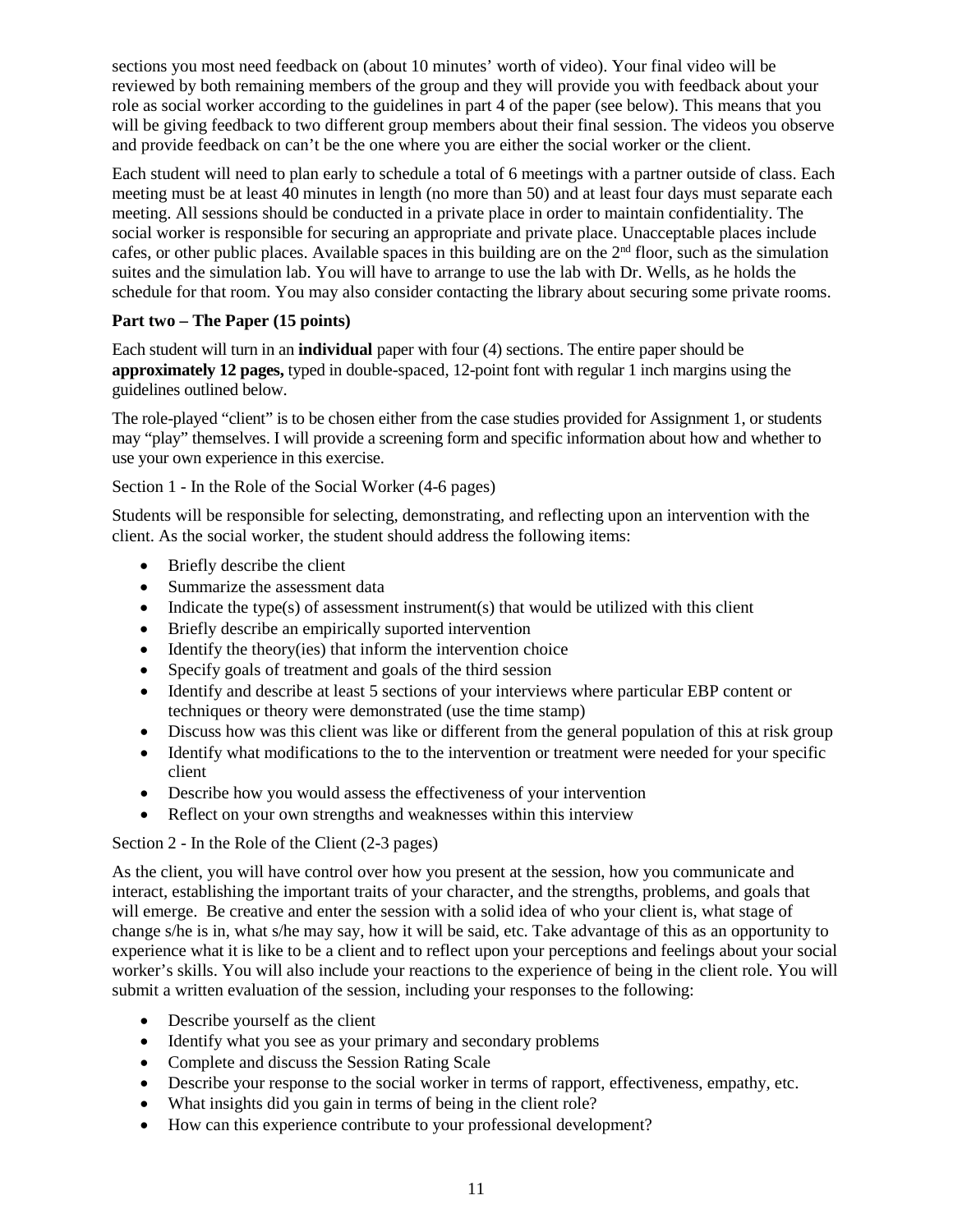Sections 3 and 4 - Observations (2-3 pages)

Observers have the benefit of watching and taking notes about what transpires without having the responsibility of engaging in the process. This enables the student to see, hear, feel, sense, register, etc. what neither the social worker nor the client may be able to while in the moment. The observer's job is to provide informative feedback to the social worker, specifically in reference to skills or techniques that were utilized.

After watching two (2) group member videos students will provide observational feedback regarding the both social workers' strengths as well as areas for continued improvement. For this section of the paper, address the following for **each** video tape that you observe:

- Name of social worker observed
- What did you notice about the social worker and client's rapport?
- How well did the social worker deliver and adapt the techniques and content for their unique client?
- What did you notice about the use of questions and/or statements?
- Describe at least two particular strengths of the social worker
- Offer at least two areas for improvement

# **Bibliography:**

- Aldarondo, E. (Ed.). (2007). *Advancing social justice through clinical practice*. Mahwah, NJ: Lawrence Erlbaum Associates.
- Dominelli, L. (2002). *Anti-oppressive social work theory and practice*. New York: Palgrace MacMillan.
- Finn, J. L., & Jacobson, M. (2003). Just practice: steps toward a new social work paradigm. *Journal of Social Work Education, 39*(1), 57-78.
- Gutierrez, L. M., DeLois, K. A., & Glen Maye, L. (1995). Understanding empowerment practice: Building on practitioner knowledge. *Families in Society: The Journal of Contemporary Human Services, 76*(8), 543-542.
- Gutierrez, L. M., Parsons, R. J., & Cox, E. O. (Eds.). (1998). *Empowerment in social work practice: A sourcebook*. Pacific Grove, CA: Brooks-Cole Publishing Co.
- Kazantzis, N., Reinecke, M.A., & Freeman, A. (2009). *Cognitive and Behavioral Theories in Clinical Practice.* NY, NY: Guilford Press.
- Parker, L. (2003). A social justice model for clinical social work practice. *Affilia, 18*(3), 272-288. doi: 10.1177/0886109903254586
- Summers, N. (2003). *Fundamentals of Practice with High Risk Populations.* Pacific Grove, Ca.: Brooks/Cole-Thompson Learning.
- Weedon, C. (1999). Feminism, Theory and the Politics of Difference. NY, NY: Wiley  $&$  Sons.
- Wood, G. G., & Tully, C. T. (2006). *The structural approach to direct practice in social work: A social constructionist perspective* (3rd ed.). New York: Columbia University Press.

### **Grading:**

This is a letter-graded course: A, B, C, D, or F.

### **Methods of Evaluation:**

These may include, but are not limited to, written assignments, class presentations, and class participation. The course is evaluated formally using the University of Oklahoma student evaluation of courses format. In addition, individual suggestions and comments by students will be accepted. Faculty peer evaluation may be employed at the discretion of the instructor

### **Breakdown of Class Grading:**

- $\bullet$  100-91 = A: Excellent: Work exceeds course expectations
- 90-81 = B: Good: Work meets course expectations
- 80-71 = C: Fair: Work marginally meets course expectations
- $70-65 = D$ : Poor: Work minimally meets course expectations
- 64 or below  $=$  F: Failure: Work does not meet course expectations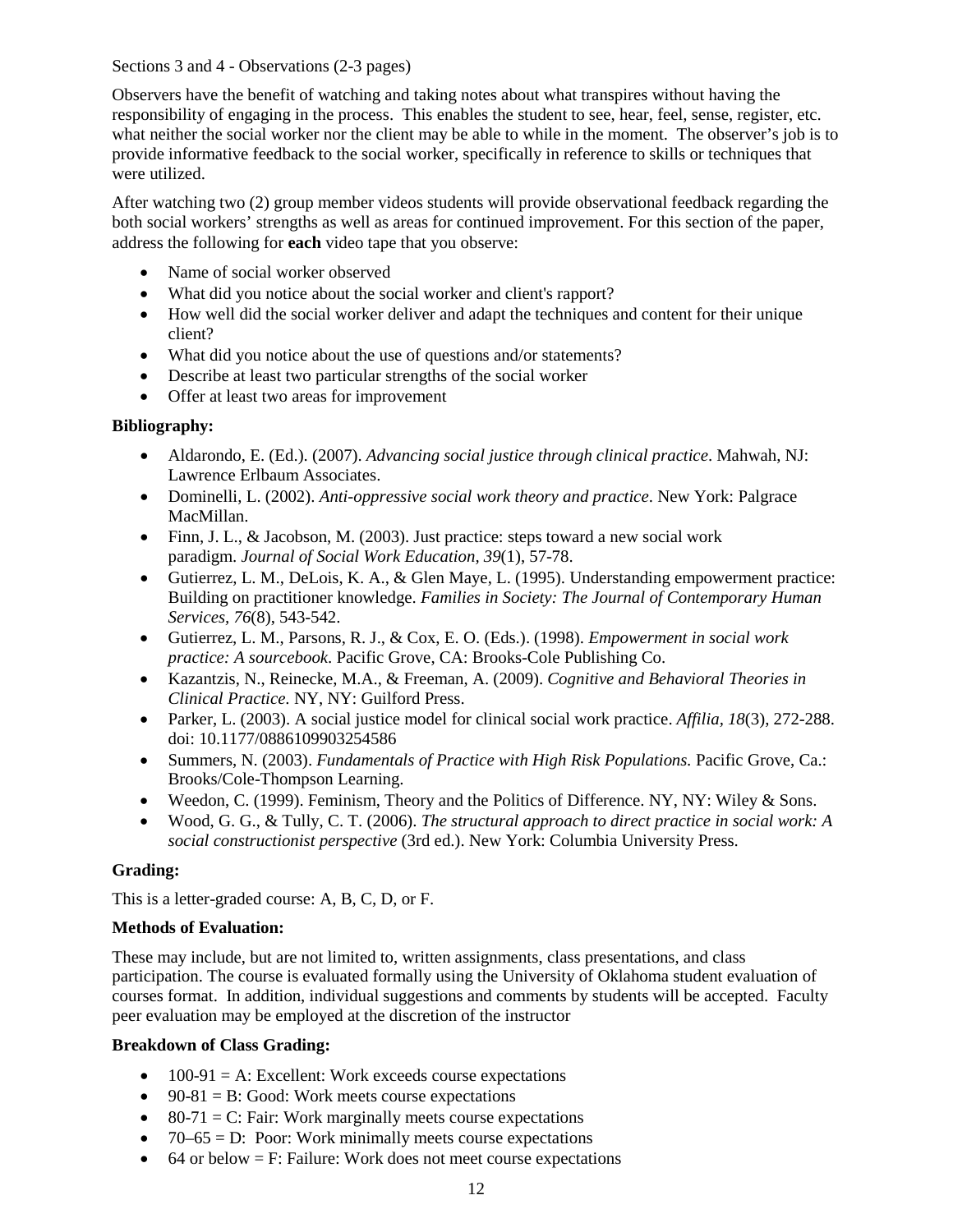### **Breakdown of Assignment Points:**

- Participation 15 Points
- Reading Journal 10 Points
- EBBP online module  $-5$  Points
- SBIRT Simulation 5 Points
- Assignment #1 (power point document) 20 Points
- Assignment #2 (role play and paper)  $-45$  Points

**Notice:** Failure to meet assignment due dates could result in a grade of I (Incomplete) and may adversely impact Tuition Assistance and/or Financial Aid.

# **Class Policies:**

This syllabus is intended to give the student guidance in what may be covered during the semester and will be followed as closely as possible. However, the professor reserves the right to modify, supplement and make changes as the course needs arise. All changes will be posted to Canvas and/or discussed in class. Students are expected to check their university email regularly to ensure receipt of communication from the instructor and/or peers regarding the course.

# **Academic Conduct**

Each student should acquaint themselves with the University's codes, policies, and procedures involving academic misconduct, grievances, sexual and ethnic harassment and discrimination based on physical handicap. This information can be obtained at [http://studentconduct.ou.edu/.](http://studentconduct.ou.edu/) Students should also be familiar with the Anne and Henry Zarrow School of Social Work Academic and Professional Performance Policy and the NASW code of ethics.

# **Statement of Reasonable Accommodation**

The University of Oklahoma is committed to providing reasonable accommodation for all students with disabilities. Students with disabilities must be registered with the Disability Resource Center (Norman) or the Office of Disability Resources (Tulsa). These offices then determine and notify the student and instructor of any accommodations in this course.

| <b>Norman</b>               | Tulsa                          |
|-----------------------------|--------------------------------|
| Disability Resource Center  | Office of Disability Resources |
| .620 Elm Avenue - Suite 166 | Schusterman Center             |
| Goddard Health Center       | 4502 East 41st Street          |
| Norman, OK 73019-2093       | Tulsa, OK 74135-2512           |
| .405-325-3852 (voice)       | $(918) 660 - 3100$             |
| .405-325-4173 (voice)       |                                |
| Email: drc@ou.edu           |                                |

# **Provost-Approved University Activities and Religious Observances**

It is university policy "to excuse student absences that result from religious observances and to provide without penalty for the rescheduling of examinations and additional required class work that may fall on religious holidays." Therefore, a make-up exam will be given when it falls on a practiced religious holiday and/or for religious observances and "Provost-approved University-sponsored activities such as scholarly competition, fine arts performances..." and legally required activities, such as emergency military service and jury duty... (Student Codebook, p. 26)

# **Health Insurance Portability and Accountability Act Statement (HIPAA)**

In line with the new HIPAA regulations concerning protected health information, it is important that you understand that any client information that you share, either verbally or written, will need to be deidentified. This means that any information that would allow another to identify the person needs to be changed or eliminated. This includes obvious things like names and birth dates, but may also contain other information that is so unique to the person that it could allow for identification, including, but not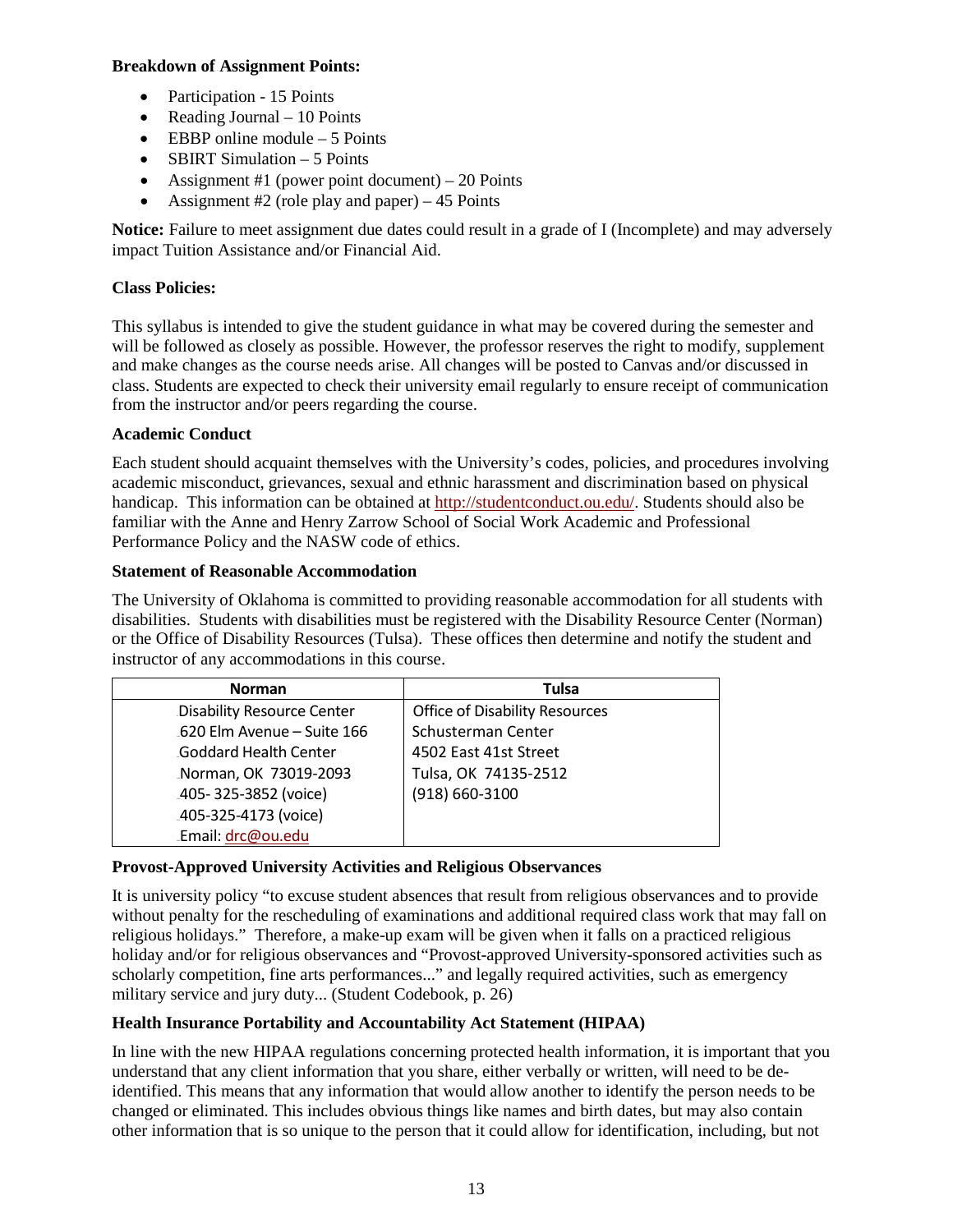limited to diagnosis, race/ethnicity, or gender. If diagnosis, race/ethnicity, or gender is directly related to the case presentation, it can be included if it will not allow for identification.

# **Adjustments for Pregnancy/Childbirth Related Issues**

Should you need modifications or adjustments to your course requirements because of documented pregnancy-related or childbirth-related issues, please contact me as soon as possible to discuss. Generally, modifications will be made where medically necessary and similar in scope to accommodations based on temporary disability. Please see [www.ou.edu/content/eoo/pregnancyfaqs.html](http://www.ou.edu/content/eoo/pregnancyfaqs.html) for commonly asked questions.

# **Title IX Resources**

For any concerns regarding gender-based discrimination, sexual harassment, sexual misconduct, stalking, or intimate partner violence, the University offers a variety of resources, including advocates on-call 24/7, counseling services, mutual no contact orders, scheduling adjustments and disciplinary sanctions against the perpetrator. For access to these resources please contact:

OU Advocates [\(formerly known as SART\)](http://www.ou.edu/studentaffairs.html) 24/7: (405) 615-0013

Tulsa OU Advocates (formerly known as SART) (918) 660-3163 - After Hours: (918) 743-5763

In Norman, If you have a report of a potential policy violation, you should report it directly to the Sexual Misconduct Officer: Kathleen Smith (405) 325-2215, Four Partners Place, 301 David L. Boren Blvd., Suite 1000, Norman, Oklahoma 73019, or [smo@ou.edu;](mailto:%20smo@ou.edu) or you may report it to the Interim Title IX Officer: Bobby Mason (405) 325-3549, Four Partners Place, 301 David L. Boren Blvd., Suite 1000, Norman, Oklahoma 73019, or bj[m@ou.edu,](mailto:%20bjm@ou.edu) or the Associate Title IX Coordinator for the Health Sciences Center Campus: Bobby Mason (405) 271-2110, 755 Research Parkway, Building 4, Suite 429, Oklahoma City, OK 73104, o[r bobby-mason@ouhsc.edu.](mailto:%20bobby-mason@ouhsc.edu)

In Tulsa, if you have a report of a potential policy violation, you should report it directly to the Associate Title IX Coordinator, Josh Davis, (918) 660-3107, 4502 East 41st Street Rm. 1C76, (Founders Student Union), Tulsa, OK 74135, or [jmdavis@ou.edu.](mailto:jmdavis@ou.edu)

# **Attendance Policies and Weather-Related Info**

University students are adult learners, indicating preparedness to attend all classes and actively participate. All classes are required to fulfill the standards for accreditation. You have only 1 excused absence. This is not a free pass or elective absence for you to use as a day off when you choose. You must demonstrate to the instructor that there were extraordinary reasons for you to miss the class. With a second absence, your final grade will drop 1 whole letter grade, and continue to drop one letter grade with each subsequent absence. A second absence will also trigger a meeting with me to discuss the feasibility of remaining in the course. A third absence will trigger a meeting with the department chair, the graduate coordinator and myself. In the event of a documented family emergency (e.g. illness) or weather-related emergencies, the instructor will evaluate the circumstance individually or, if necessary, in consultation with the graduate coordinator to determine if the student can remain in the course.

Attendance will be taken at the beginning of all class sessions. It is your responsibility to be sure your attendance was recorded. Arriving late or leaving early will detract from your grade. If OU closes for weather, class will move to an online format and students should check their email for instructions about what is required.

# **Electronics**

**Phone use is prohibited during lectures, presentations and discussion class time.** There will be opportunities to use laptops and smartphones at other times though, so please bring them with you to class. Laptop note-taking is discouraged, as it is too tempting to do non-class related activities and can be distracting to everyone. It also greatly limits the quality of engagement. Finally, it is an inferior means of note-taking as "the act of typing effectively turns the note-taker into a transcription zombie, while the imperfect recordings of the pencil-pusher reflect and excite a process of integration, creating more textured and effective modes of recall" (Rockmore, 2014). I will incorporate a break during class, and that is the time when students may check email, text, etc.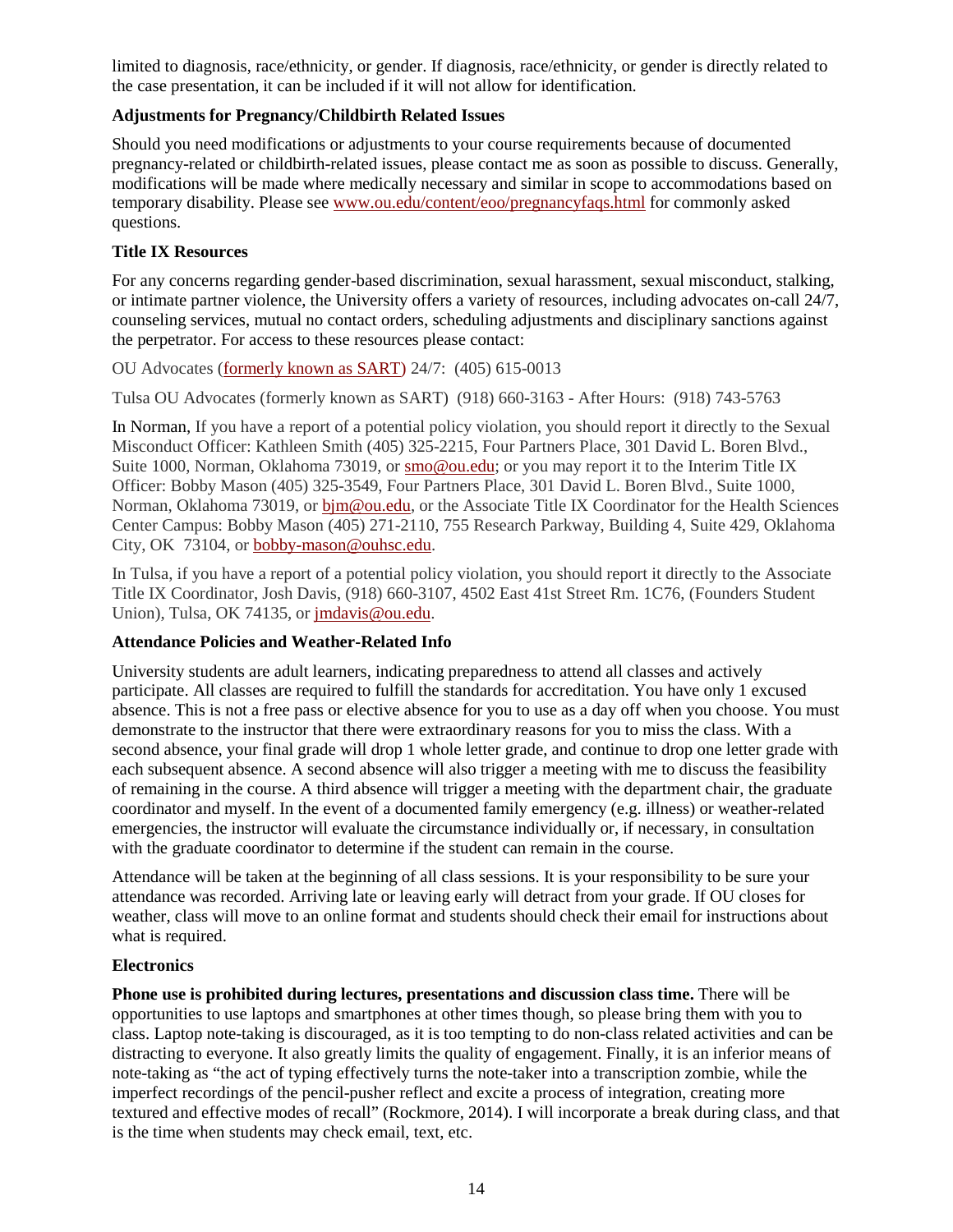### **Late Assignments**

Assignments should be turned in when they are due, **by the time stated in the syllabus** or as specified by the instructor. Failure to complete assignments on time will result in a 10% grade reduction within the first 24 hour period past due and a 5% reduction for each following day.

# **Participation grade/ Classroom Expectations**

Participation in this course accounts for 15% of your grade. A more detailed descriptionof what is expected is found in the Course Assignments section of the syllabus.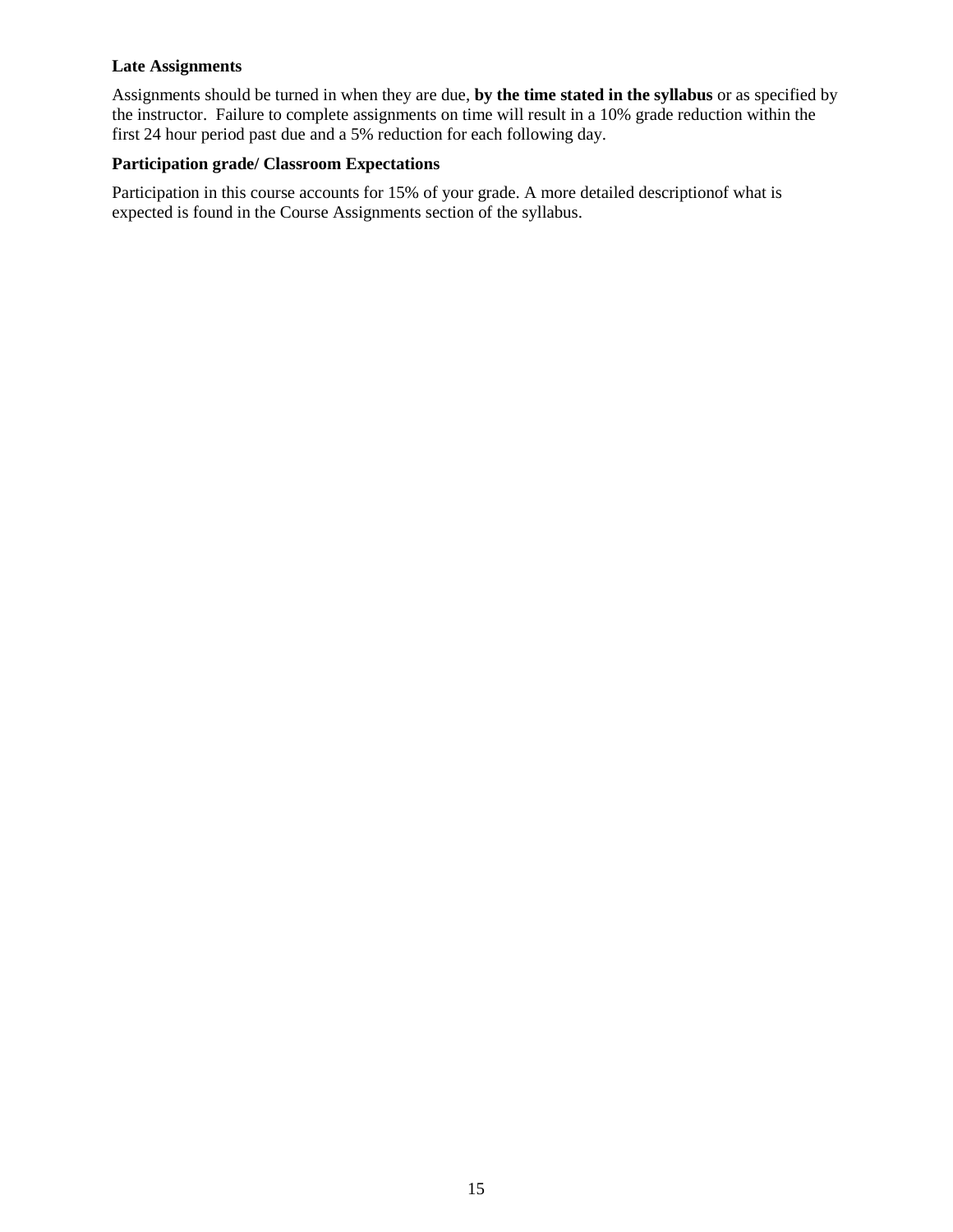### **POLICIES AND NOTICES**

#### **Attendance/Grade Policy**

Attendance and participation in interaction, individual assignments, group exercises, simulations, role playing, etc. are valuable aspects of any course because much of the learning comes from discussions in class with other students. It is expected that you attend all classes and be on time except for excused emergencies.

Excused absences are given for professor mandated activities or legally required activities such as emergencies or military assignments. It is the policy of the University to excuse absences of students that result from religious observances and to provide without penalty for the rescheduling of examinations and additional required class work that may fall on religious holidays. Unavoidable personal emergencies, including (but not limited to) serious illness; delays in getting to class because of accidents, etc.; deaths and funerals, and hazardous road conditions will be excused.

If you are obtaining financial assistance (TA, STAP, FA, VA, Scholarship, etc.) to pay all or part of your tuition cost, you must follow your funding agency/institution's policy regarding "I" (Incomplete) grades unless the timeline is longer than what the University policy allows then you must adhere to the University policy. Students who receive Financial Aid must resolve/complete any "I" (Incomplete) grades by the end of the term or he/she may be placed on "financial aid probation." If the "I" grade is not resolved/completed by the end of the following term, the student's Financial Aid may be suspended make the student ineligible for further Financial Aid.

Students are responsible for meeting the guidelines of Tuition Assistance and Veterans Assistance. See the education counselor at your local education center for a complete description of your TA or VA requirements.

# **Academic Integrity and Student Conduct**

Academic integrity means honesty and responsibility in scholarship. Academic assignments exist to help students learn; grades exist to show how fully this goal is attained. Therefore all work and all grades should result from the student's own understanding and effort.

Academic misconduct is any act which improperly affects the evaluation of a student's academic performance or achievement. Misconduct occurs when the student either knows or reasonably should know that the act constitutes misconduct. Academic misconduct includes: cheating and using unauthorized materials on examinations and other assignments; improper collaboration, submitting the same assignment for different classes (self-plagiarism); fabrication, forgery, alteration of documents, lying, etc…in order to obtain an academic advantage; assisting others in academic misconduct; attempting to commit academic misconduct; destruction of property, hacking, etc…; intimidation and interference with integrity process; and plagiarism. All students should review the Student's Guide to Academic Integrity at [http://integrity.ou.edu/students\\_guide.html](http://integrity.ou.edu/students_guide.html) 

Students and faculty each have responsibility for maintaining an appropriate learning environment. All students should review policies regarding student conduct at<http://studentconduct.ou.edu/>

### **Accommodation Statement**

The University of Oklahoma is committed to making its activities as accessible as possible. For accommodations on the basis of disability, please contact your local OU Site Director.

### **Adjustment for Pregnancy/Childbirth-Related Issues**

Should you need modifications or adjustments to your course requirements because of documented pregnancy-related or childbirth-related issues, please contact me as soon as possible to discuss. Generally, modifications will be made where medically necessary and similar in scope to accommodations based on temporary disability. Please see [http://www.ou.edu/content/eoo/faqs/pregnancy-faqs.html.](http://www.ou.edu/content/eoo/faqs/pregnancy-faqs.html)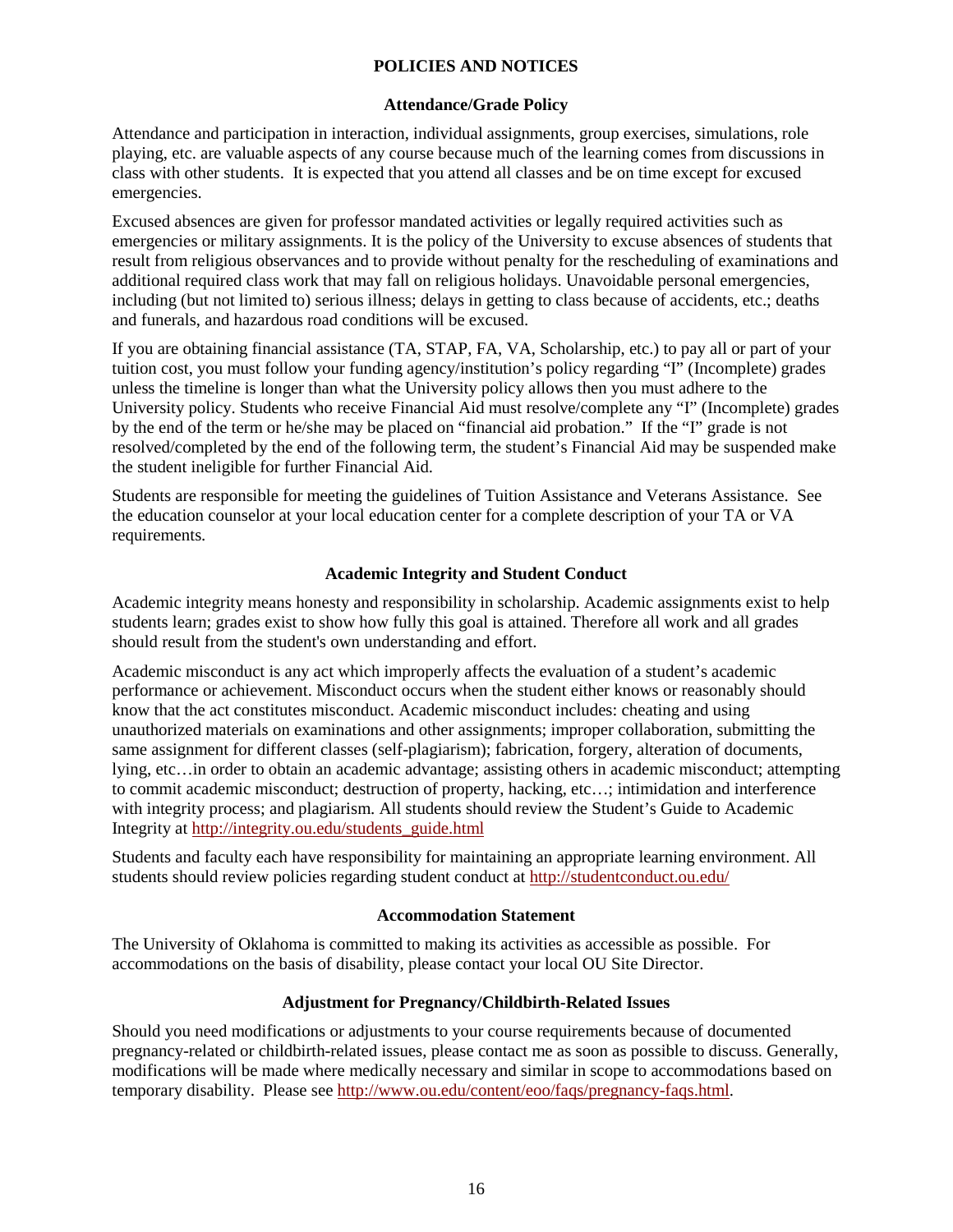#### **Title IX Resources**

For any concerns regarding gender-based discrimination, sexual harassment, sexual misconduct, stalking, or intimate partner violence, the University offers a variety of resources, including advocates on-call 24/7, counseling services, mutual no-contact orders, scheduling adjustments, and disciplinary sanctions against the perpetrator. Please contact the Sexual Misconduct Office at [smo@ou.edu](mailto:smo@ou.edu) or (405) 325-2215 (8-5), or the Sexual Assault Response Team at (405) 615 -0013 (24/7) to report an incident. To learn more about Title IX, please visit the Institutional Equity Office's website at<http://www.ou.edu/content/eoo.html>

### **Course Policies**

Advanced Programs policy is to order books in paperback if available. Courses, dates, and professors are subject to change. Please check with your OU Site Director. Students should retain a copy of any assignments that are mailed to the professor for the course. Advanced Programs does not provide duplicating services or office supplies.

Any and all course materials, syllabus, lessons, lectures, etc. are the property of professor teaching the course and the Board of Regents of the University of Oklahoma and are protected under applicable copyright.

For more information about Advanced Programs, visit our website at:<http://www.goou.ou.edu/>